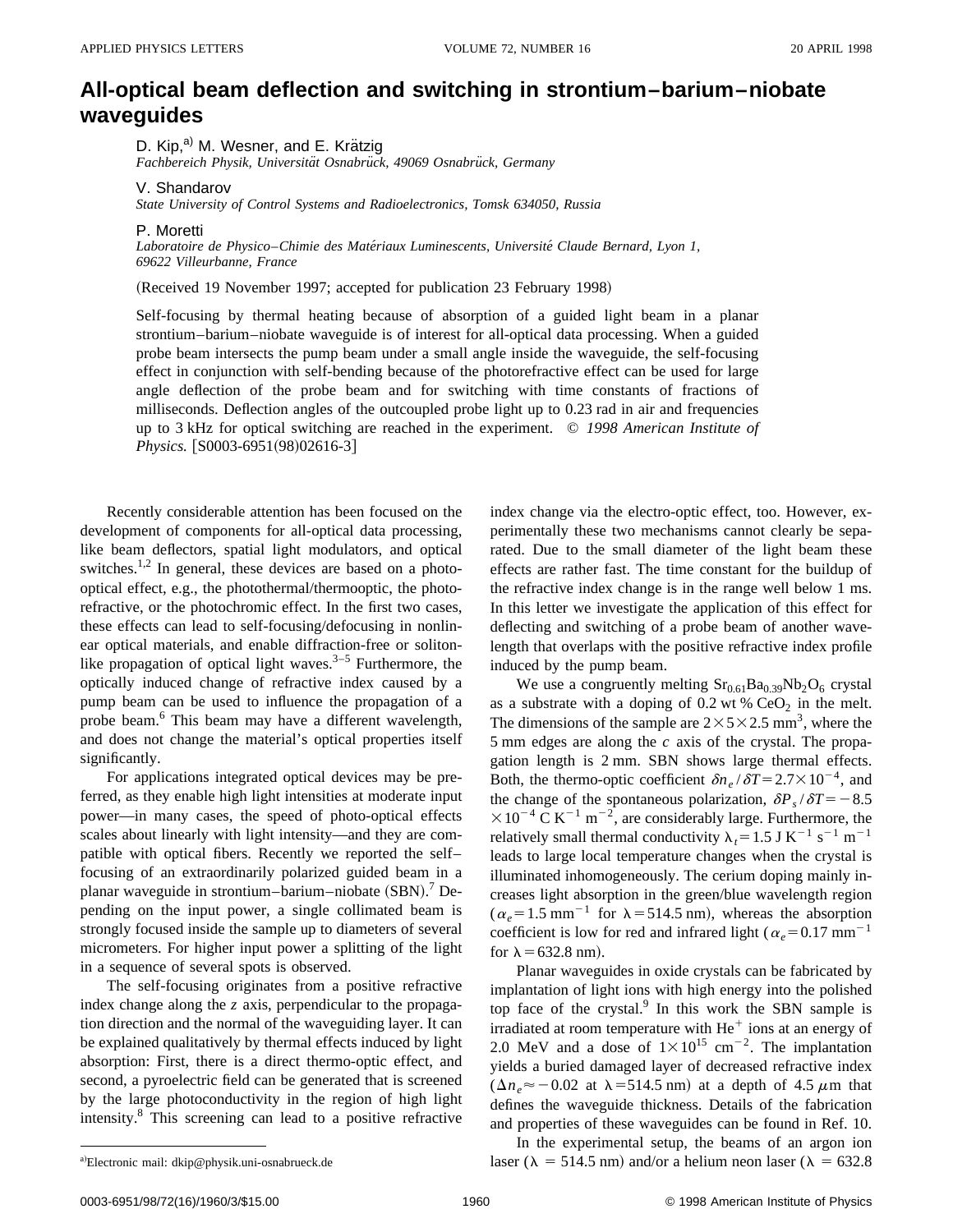

FIG. 1. Interaction scheme of pump  $(Ar^+)$  laser, dashed lines) and probe beam (HeNe laser, solid lines) inside the SBN waveguide (WG). The red beam is adjusted to intersect the green beam with a small linear shift and under a small angle. The arrows indicate the beam propagation direction. Behind the sample, the outcoupled light of the  $Ar^+$  laser is blocked by a bandpass filter  $(RG)$ . When the pump beam is off or when it has low intensity (linear propagation) the intensity of the red beam is measured by a photodiode (PD). When the pump beam is switched on (nonlinear propagation), the green beam is self-focused and self-bent to the left, trapping the red beam that moves away from the photodiode.

nm) are coupled into the SBN waveguide by microscope lenses  $[40 \times$  magnification  $(NA)=0.65$ . A cylindrical lens with a focal length of 250 mm is used at a distance of 270 mm to the first microscope lens to reduce the divergence of the light in the waveguide. An optical bandpass filter (Schott RG630) blocks the green light of the argon ion laser. The intensity distribution at the exit face of the sample is imaged on a chage coupled device (CCD) camera, and a photodiode with a small aperture allows power measurements at different positions of the outcoupled intensity spectrum.

The experiment is schematically illustrated in Fig. 1. When the power of the guided pump beam is too low to induce perceptible changes of the temperature distribution in the waveguiding layer, both the pump beam and the probe beam propagate in a linear regime ("linear propagation"). Their beam paths are nearly collimated in the waveguide, with beam radii ( $1/e^2$  width) of about 50  $\mu$ m on the input face and about 35  $\mu$ m on the exit face of the sample. When the power of the pump beam increases, a change of the temperature is induced due to the increase of absorbed intensity in the region of the guided probe beam. This temperature change yields a positive change of the refractive index because of the thermo-optic effect and the screening of the pyroelectric field.<sup>8</sup> The positive lens created in the waveguiding layer leads to self-focusing of the pump beam, $\alpha$  and the red beam is trapped in the induced channel with increased refractive index, thus changing its original direction. When the green beam is self-focused to small diameters of a few micrometers, another mechanism becomes effective: the beam is also self-bent because of the photorefractive effect. As the red beam is already trapped by the pump beam, it follows the path of the green light which finally results in a significant deflection of the probe beam from its original position ("nonlinear propagation").



FIG. 2. Intensity distribution of the HeNe laser probe beam at the exit face of the planar SBN waveguide for different input pump power  $P_p$  of the  $Ar<sup>+</sup>$  laser. The intensity profiles are normalized to equal areas. The vertical dashed lines mark the approximate position of the green beam for low (right line) and for high  $(P_p=19.7 \text{ mW}$ , left line) pump power: (a) pump beam off; (b)  $P_p = 7.9$  mW; (c)  $P_p = 13.3$  mW; (d)  $P_p = 19.7$  mW.

At first we investigate the beam deflection in our waveguide. In Fig. 2 the experimental steady state beam deflection of the red probe beam is shown as a function of the input power of the green pump beam. For zero or low input pump power, the probe beam propagates in the linear regime, i.e., no perceptible refractive index profile is induced by the pump beam. When the input pump power is increased, the probe beam is deflected. Moreover, in an intermediate regime of pump power, the probe beam is slightly broadened, and at high pump power it decreases again to nearly the initial diameter of 50  $\mu$ m for the case of low or zero input pump power, respectively.

The size of the deflection angle of the probe beam depends on the input power of the pump beam. In the measurement described above  $(P_p < 20$  mW), the deflection angle ranges from 20 to 70 mrad inside the sample. However, the largest beam deflection of the probe beam which we have obtained for an input power of the green pump beam of about 25 mW and an optimized adjustment of the intersection and spatial overlapping of probe and pump beam is 0.1 rad inside the sample. Including refraction at the exit face of the waveguide and the high refractive index of SBN,  $n_e$ =2.284, this gives a deflection angle of 0.23 rad for the outcoupled light in air.

For the investigation of all-optical switching of the probe beam we use a mechanical chopper in the path of the pump beam before it enters the waveguide. The maximum speed of the used chopper is restricted to frequencies below 3 kHz. A photodiode that measures the outcoupled light of the probe beam is adjusted to collect the light of the HeNe laser for the case where the pump light is off. When the pump beam is switched on, the probe beam is deflected and does not hit upon the photodiode anymore. A pump beam with a  $1/e^2$ radius of 50  $\mu$ m and an input power of  $P_p$ =25 mW is used. This power is large enough to ensure a complete deflection of the probe beam for the steady state condition (when no chopper is used), and the remaining intensity of the probe beam reaching the photodiode in this case is well below 3% of the initial value.

The switching behavior of the probe beam for different frequencies of the modulated pump beam is presented in Fig. 3. The pulse form of the modulated pump beam is not ex-